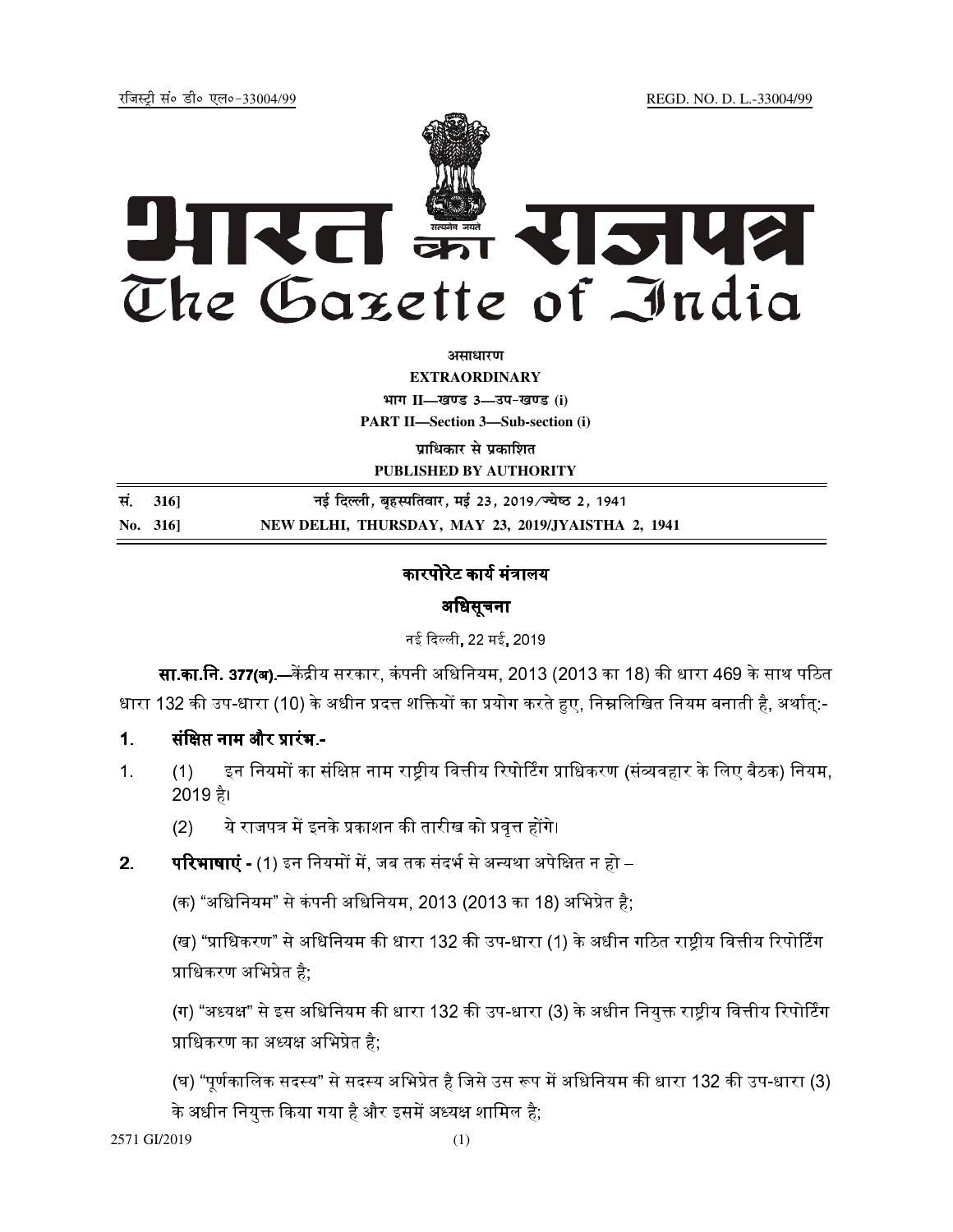(ङ) "सदस्य" से इस अधिनियम की धारा 132 की उप-धारा (3) के अधीन इस प्रकार नियुक्त कोई सदस्य अभिप्रेत है, इसमें अध्यक्ष भी हैं।

(च) "अंशकालिक सदस्य" से किसी पूर्णकालिक सदस्य से भिन्न कोई सदस्यअभिप्रेत है जिसे इस अधिनियम की धारा 132 की उप-धारा (3) के अधीन इस प्रकार नियुक्त किया गया है।

(छ) "सचिव"से इस अधिनियम की धारा 132 की उप-धारा (11) के अधीन नियुक्त प्राधिकरण का सचिव अभिप्रेत है और इसके अंतर्गत सचिव के रूप में कार्य करने के लिए अध्यक्ष द्वारा प्राधिकृत प्राधिकरण का कोई अधिकारी भी है।

(2) उन शब्दों और पदों के जो इन नियमों में प्रयुक्त है और परिभाषित नहीं हैं, किन्तु इस अधिनियम में परिभाषित हैं. के वही अर्थ होंगे जो क्रमशः अधिनियम में है।

3. **संव्यवहार के लिए बैठकें और उनकी प्रक्रिया.-** (1) प्राधिकरण की बैठकें इसके कार्य को निर्वहन करने के प्रयोजनार्थ साधारणतः नई दिल्ली स्थित इसके मुख्यालय में आयोजित की जाएंगी।

> परन्तु प्राधिकरण अपने अन्य कार्यालयों में अथवा भारत में किसी अन्य स्थान पर, जब कभी, प्राधिकरण की राय में, ऐसा करना समीचीन हो,भी बैठकें आयोजित कर सकेगा।

- अध्यक्ष प्राधिकरण की प्रत्येक बैठक के लिए अग्रिम रूप से, तारीख, स्थान और कार्यसूची विनिश्चित  $(2)$ करेगा।
- सचिव, और ऐसे अन्य अधिकारी और व्यक्ति जिन्हें अध्यक्ष द्वारा अनुमति दी जाए, प्राधिकरण की  $(3)$ बैठक में भाग लेंगे।
- यदि अध्यक्ष, किसी कारणवश, प्राधिकरण की किसी बैठक में उपस्थित होने में असमर्थ रहते हैं, तो  $(4)$ बैठक में उपस्थित वरिष्ठतम पूर्णकालिक सदस्य बैठक की अध्यक्षता करेगा।
- प्राधिकरण, बैठक में किसी सदस्य के उपस्थित न होने पर अनुपस्थिति के संबंध में अनुमति प्रदान कर  $(5)$ सकेगा और ऐसी अनुपस्थिति की अनुमति बैठक के कार्यवृत्त में अभिलिखित की जाएगी।
- ऐसा कोई सदस्यजो किसी कारणवश किसी बैठक में उपस्थित होने में असमर्थ है, वीडियो कॉन्फ्रेंसिंग के  $(6)$ माध्यम से उक्त बैठक में भाग लेने का विकल्प चुन सकेगा।
- जब कभी आवश्यक समझा जाए, कोई संव्यवहार सदस्यों को किसी कार्यवृत्त के परिचालन द्वारा  $(7)$ पारित किसी संकल्प के माध्यम से किया जा सकेगा:

परंतु सदस्यों को कार्यसूची के परिचालन के माध्यम से पारित संकल्प, प्राधिकरण की आगामी बैठक के समक्ष अनुसमर्थन के लिए रखा जाएगा।

- प्राधिकरण के विचारार्थ रखे गए मामले उपस्थित और मतदान करने वाले सदस्यों के बहुमत द्वारा  $(8)$ विनिश्चित किए जाएंगे, और मतों के बराबर होने की दशा में, अध्यक्ष अथवा उसकी अनुपस्थिति में अध्यक्षता करने वाले सदस्य का दूसरा अथवा निर्णायक मत होगा।
- $(9)$ प्राधिकरण की किसी बैठक के लिए गणपूर्ति चार सदस्यों की होगी, जिनमें से कम से कम एक सदस्य पूर्णकालिक सदस्य होगा।
- (10) प्राधिकरण सभी कार्यवाहियों के कार्यवृत्त को उस प्रयोजन के लिए रखी गई पुस्तकों में बनाए रखेगा जो अलग-अलग पृष्ठों में. विधिवत रूप से संख्यांकित. जिल्द के रूप में हो सकेंगी।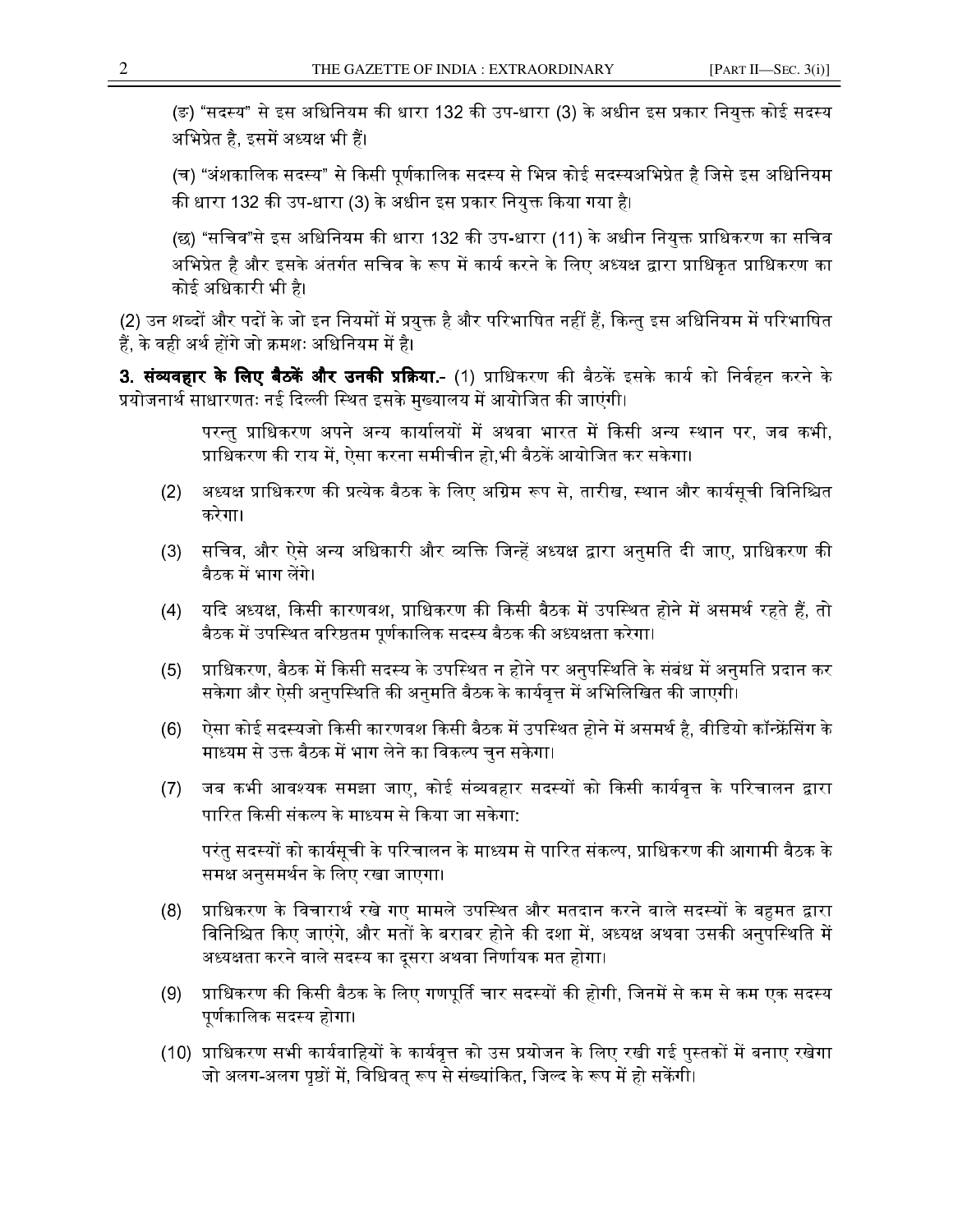- (11) प्राधिकरण की प्रत्येक बैठक की कार्यवाहियों के प्रारूप कार्यवृत्त की एक प्रति यथासंभव शीघ्र सदस्य द्वारा पष्टि किए जाने के लिए परिचालित की जाएगी।
- (12) पृष्ट कार्यवृत्त उत्तरवर्ती बैठक में अध्यक्ष अथवा अध्यक्षता करने वाले सदस्य द्वारा हस्ताक्षरित किया जाएगा और इसके पश्चात अभिलेख पर लिया जाएगा।
- (13) कोई सदस्य, जो किसी मामले में प्रत्यक्ष अथवा अप्रत्यक्ष कोई धनीय हित रखता है, जिसे प्राधिकरण की किसी बैठक में विचारार्थ लिया गया है, सुसंगत परिस्थितियों के पश्चात् यथासंभवशीघ्र उसक<mark>ी</mark> जानकारी में आया है, ऐसी बैठक में उसके हित की प्रकृति को प्रकट करेगा और ऐसा प्रकटीकरण प्राधिकरण की कार्यवाहियों में अभिलिखित किया जाएगा और ऐसा सदस्य प्राधिकरण के किसी विचार-विमर्श अथवा निर्णय में उस मामले के संबंध में भाग नहीं लेगा।
- (14) यदि किसी बैठक में अपनाई जाने वाली प्रक्रिया में कोई शंका उत्पन्न होती है तो. उसे अध्यक्ष के या उसकी अनुपस्थिति में, अध्यक्षता करने वाले सदस्य के समक्ष रखा जाएगा, इस संबंध में जिसका निर्णय अंतिम होगा।

4. **कतिपय परिस्थितियों में प्रक्रिया को विनियमित करने की शक्ति.-** किसी ऐसी परिस्थिति जो इन नियमों में उपबंधित नहीं है. में अध्यक्ष, उन कारणों के लिए जो लेखबद्ध किए जाएं. किसी विशिष्ट मामले में प्रक्रिया अवधारित कर सकेगा।

5. **प्रक्रिया की किन्हीं अनियमितताओं का प्रभाव.-** प्राधिकारण का कोई कार्य अथवा कार्यवाही मात्र इस कारण से अवैध नहीं होगी कि इस प्राधिकरण की कार्यवाही में कोई अनियमितता है और इस मामले के गुणावगुण पर प्रभाव नहीं डालती है।

> |फा. सं. 1/4/2016-सीएल-II के वी आर. मूर्ति, संयुक्त सचिव

## **MINISTRY OF CORPORATE AFFAIRS**

### **NOTIFICATION**

### New Delhi, the 22nd May, 2019

G.S.R. 377(E).—In exercise of the powers conferred by sub-section (10) of section 132 read with section 469 of the Companies Act, 2013 (18 of 2013), the Central Government hereby makes the following rules, namely:-

**1. Short title and commencement.**  $- (1)$  These rules may be called the National Financial Reporting Authority (Meeting for Transaction of Business) Rules, 2019.

(2) They shall come into force on the date of their publication in the Official Gazette.

**2. Definitions.**  $- (1)$  In these rules, unless the context otherwise requires,  $-$ 

(a) "Act" means the Companies Act,  $2013$  (18 of  $2013$ );

(b) "Authority" means National Financial Reporting Authority constituted under sub-section (1) of section 132 of the Act;

(c) "chairperson" means the chairperson of the National Financial Reporting Authority appointed under sub-section (3) of section 132 of the Act;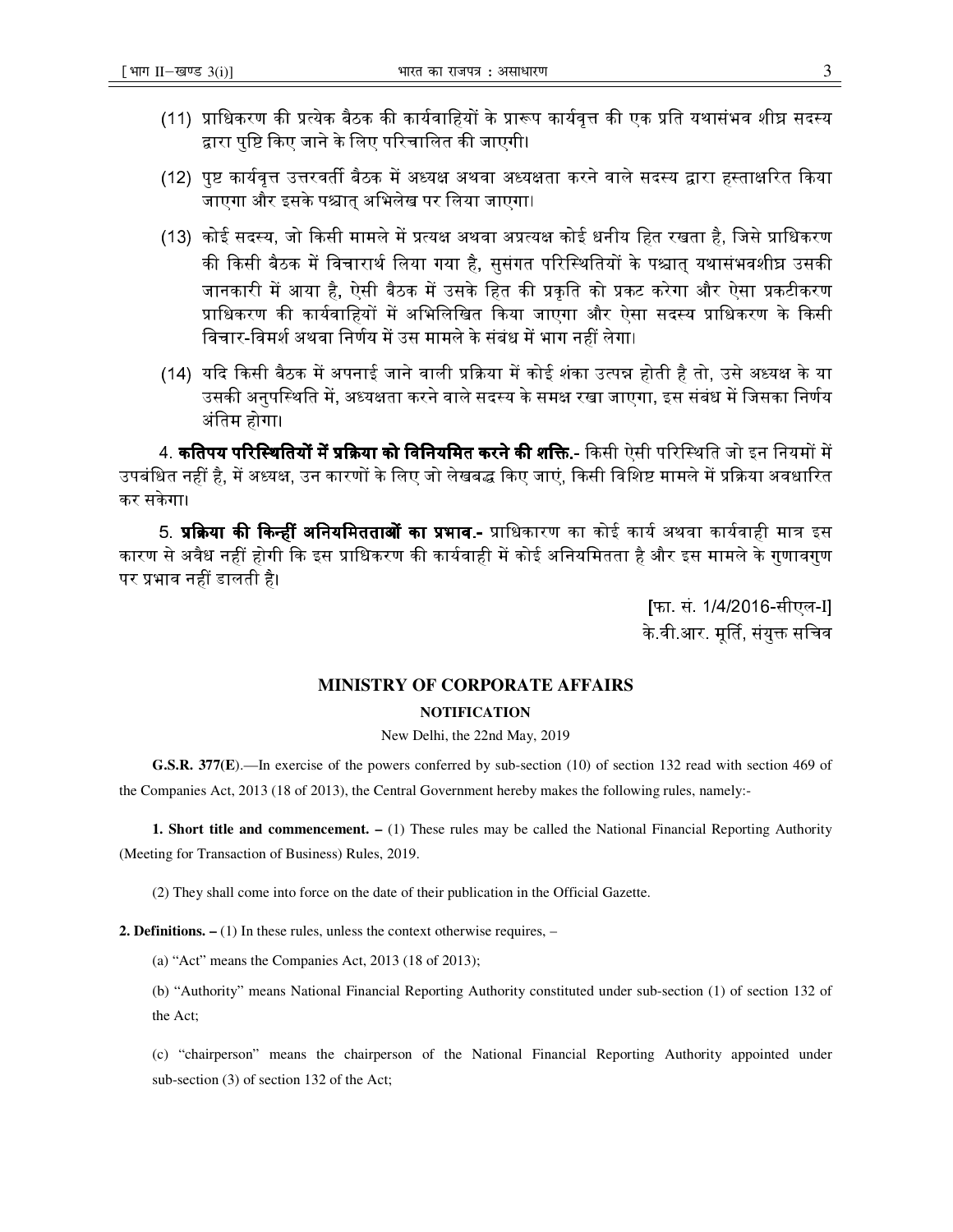(d) "full-time member" means a member who has been appointed as such under sub-section (3) of section 132 of the Act and includes the chairperson;

(e) "member" means any member, including the chairperson, so appointed under sub-section (3) of section 132 of the Act;

 (f) "part-time member" means a member other than a full-time member, appointed as such under sub-section (3) of section 132 of the Act;

(g) "Secretary" means the Secretary of the Authority appointed under sub-section (11) of section 132 of the Act and includes an officer of the Authority authorised by the chairperson to function as Secretary.

(2) Words and expressions used and not defined in these rules but defined in the Act shall have the same meanings as respectively assigned to them in the Act.

**3. Meetings for transaction of business and procedure thereof.**  $- (1)$  The meetings of the Authority shall ordinarily be held at its head office situated in New Delhi for the purpose of discharging its functions:

Provided that the Authority may also hold meetings at its other offices or at any other place in India, whenever, in the opinion of the Authority, it is expedient to do so.

(2) The chairperson shall decide in advance, the date, time, place and the agenda for each meeting of the Authority.

(3) The Secretary, and such other officers and persons as permitted by the chairperson, shall attend a meeting of the Authority.

(4) If the chairperson, for any reason, is unable to attend a meeting of the Authority, the senior-most full-time member present at the meeting, shall preside at the meeting.

(5) The Authority may grant leave of absence to a member not present in the meeting and such leave of absence shall be recorded in the minutes of the meeting.

(6) Any member unable to be present in a meeting for any reason, may choose to participate in the said meeting through video conferencing.

 (7) Wherever considered necessary, a business may be transacted by a resolution passed by circulation of an agenda to the members:

Provided that a resolution passed through circulation of the agenda to the members shall be placed before the next meeting of the Authority for ratification.

(8) Matters placed for consideration of the Authority shall be decided by a majority of the members present and voting, and in the event of an equality of votes, the chairperson or in his absence, the member presiding, shall have a second or casting vote.

(9) The quorum for a meeting of the Authority shall be four Members, of which at least one member shall be a full-time member.